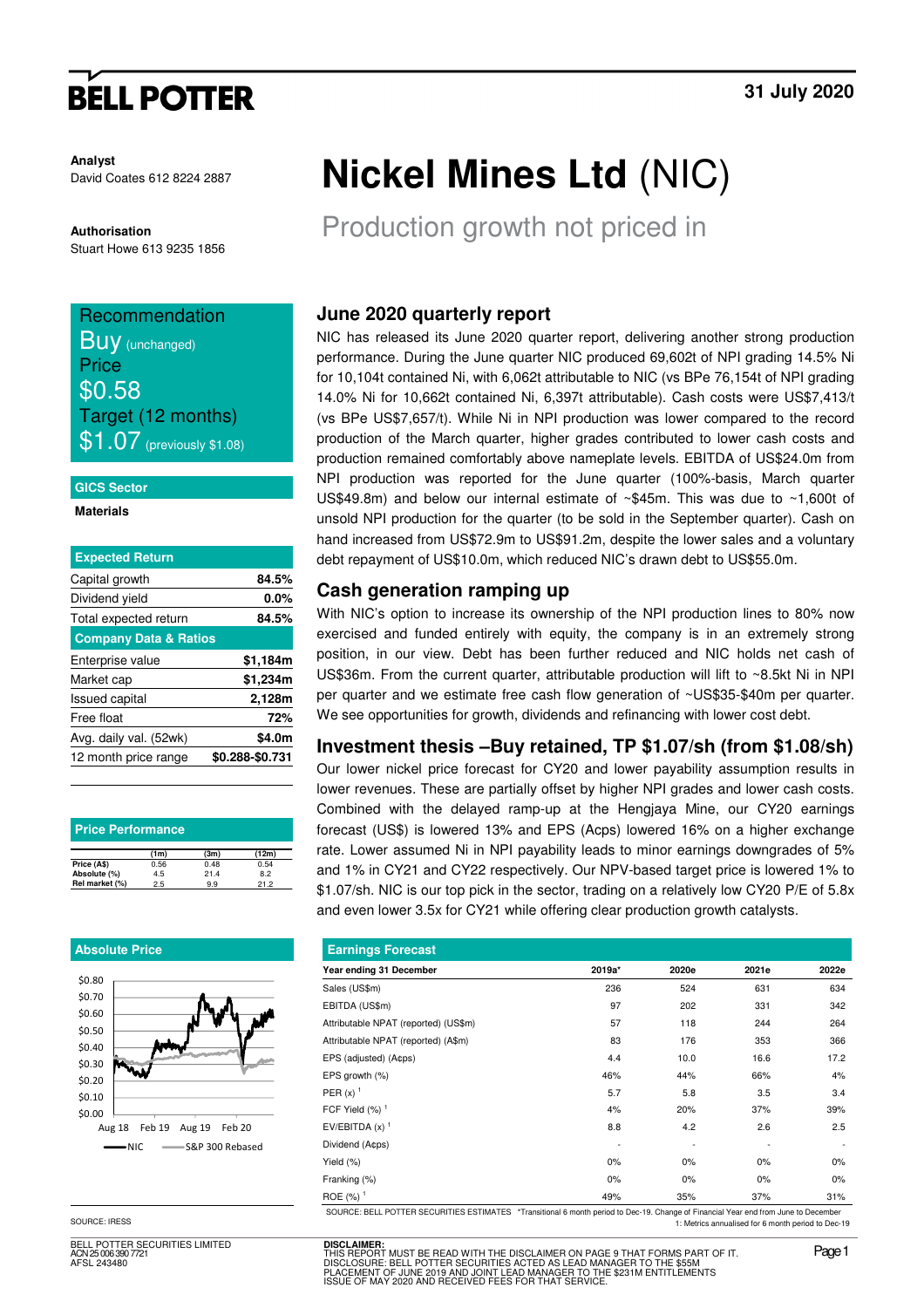# **Production growth not priced in**

## **June 2020 quarterly report**

NIC has released its June 2020 quarter report, delivering another strong production performance from its Rotary Kiln Electric Furnace (RKEF) lines at the Hengjaya and Ranger Nickel Projects at the Indonesia Morowali Industrial Park (IMIP) in Indonesia. During the June quarter they produced 69,602t of NPI grading 14.5% Ni for 10,104t contained Ni, with 6,062t attributable to NIC (vs BPe 76,154t of NPI grading 14.0% Ni for 10,662t contained Ni, 6,397t attributable). Cash costs were US\$7,413/t (vs BPe US\$7,657/t). While Ni in NPI production was lower compared to the record production of the March quarter, higher grades contributed to lower cash costs and production remained comfortably above nameplate levels.

The strong operating track record has been maintained, with the production and cost performance being achieved through the disruptions of COVID-19 restrictions, flooding due to nearly double the average wet-season rainfall and a period of restricted power supply. No COVID-19 cases have been reported to date at any of NIC's operations.

EBITDA of US\$24.0m from NPI production was reported for the June quarter (100%-basis, March quarter US\$49.8m) and was also below our internal estimate of ~\$45m. This was due to  $\sim$  1,600t of unsold NPI production for the quarter (which will carry over to the September quarter) and the forward sale in April of much of the quarter's production at lower nickel prices. Combined with a lower nickel price and the disrupted ramp-up at the Hengjaya Mine, these factors have lowered our CY20e EBITDA forecast.

Cash on hand increased from US\$72.9m to US\$91.2m, despite the lower sales and a further voluntary debt repayment of US\$10.0m, which reduced NIC's drawn debt to US\$55.0m. During the period NIC raised A\$231m (~US\$150m) the bulk of which was paid in consideration for the additional 20% in both the Ranger and Hengjaya RKEF lines, lifting NIC's ownership from 60% to 80%, effective 1 July 2020.

Production and sales from the Hengjaya Mine (NIC 80%) again missed our forecasts by some margin, at 54kt (BPe 300kt and down 65% qoq). Production was severely impacted by the heavy rainfall during the quarter. We have pushed back our ramp-up assumptions as a result, but overall this is a relatively small impact on the business.

|                                    | <b>Jun-19</b><br>Actual | <b>Sep-19</b><br>Actual | Dec-19<br>Actual | <b>Mar-20</b><br>Actual | <b>Jun-20</b><br>Actual | <b>Jun-20</b><br>BP est. | Variance<br>qoq % | Variance<br>vs BPe % |
|------------------------------------|-------------------------|-------------------------|------------------|-------------------------|-------------------------|--------------------------|-------------------|----------------------|
| Hengjaya Mine                      |                         |                         |                  |                         |                         |                          |                   |                      |
| Ore sales (t)                      | 96,023                  | 231,487                 | 196,895          | 155,599                 | 54,029                  | 300,000                  | $-65%$            | -82%                 |
| grade (% Ni)                       | 1.84%                   | 1.84%                   | 1.99%            | 1.83%                   | 1.80%                   | 1.80%                    | $-1.6%$           | $0.0\%$              |
| Contained nickel (t Ni)            | 1,113                   | 4,259                   | 3,918            | 2,847                   | 973                     | 5,400                    | $-66%$            | $-82%$               |
| Mine OPEX (US\$/t)                 | \$44.11                 | \$24.85                 | \$26.27          | \$29.70                 | \$44.73                 | \$23.26                  | 51%               | 92%                  |
| Avg price received (US\$/t)        | \$23.42                 | \$27.72                 | \$37.59          | \$24.32                 | \$23.79                 | \$25.10                  | $-2%$             | $-5%$                |
| <b>RKEF NPI production</b>         |                         |                         |                  |                         |                         |                          |                   |                      |
| NPI production (t)                 | 33,734                  | 72,393                  | 80,015           | 79,398                  | 69,602                  | 76,154                   | $-12%$            | -9%                  |
| NPI grade (% Ni)                   | 13.9%                   | 13.8%                   | 13.7%            | 14.2%                   | 14.5%                   | 14.0%                    | 2%                | 4%                   |
| Contained nickel (t)               | 4,698                   | 10,020                  | 10,968           | 11,291                  | 10,104                  | 10,662                   | $-11%$            | $-5%$                |
| Contained nickel (t, attributable) | 2,684                   | 5,160                   | 6,582            | 6,775                   | 6,062                   | 6,397                    | $-11%$            | -5%                  |
| Costs                              |                         |                         |                  |                         |                         |                          |                   |                      |
| Cash costs (US\$/t Ni)             | \$7,725                 | \$7,536                 | \$7,831          | \$7,247                 | \$7,413                 | \$7,657                  | 2%                | $-3%$                |

Key production metrics are summarised below: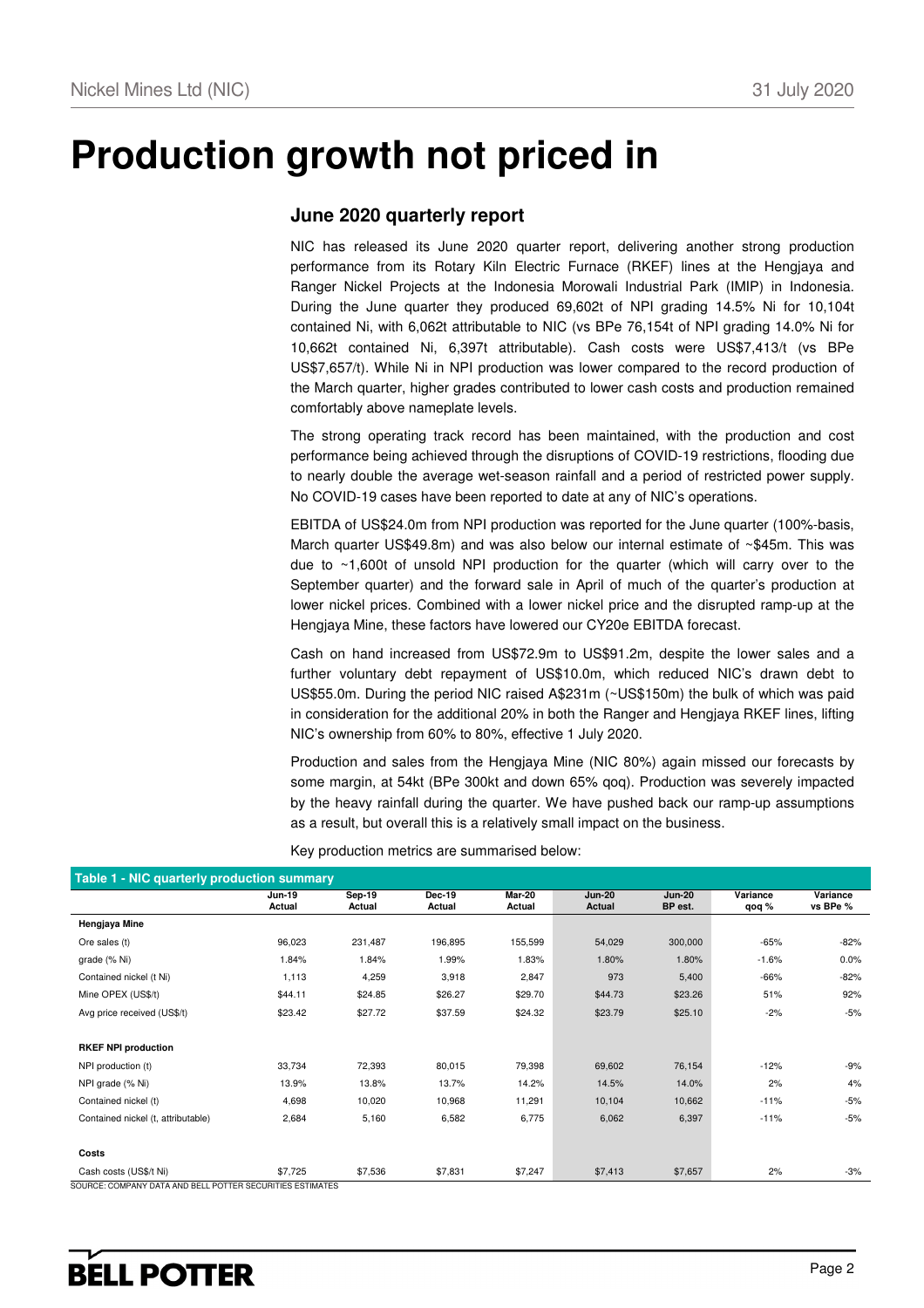Other key takeaways from the result include:

- During the quarter, NIC exercised its option to increase its ownership of the Hengjaya and Ranger RKEF lines from 60% to 80%, for consideration of US\$120.0m plus US\$30m for undistributed retained earnings. NIC raised A\$231m (~US\$150m) via a fully underwritten 1 for 3.6 Entitlements Issue priced at A\$0.50/sh to fund the acquisition;
- NIC reported a weighted average contract price for the quarter of US\$10,320/t Ni, representing **payability of ~85%** of our calculated average LME price for the March quarter of US\$12,169/t, down from our estimate of 90% for the March quarter 2020;
- RKEF operations continue to perform at levels we believe are **representative of steady state production** (+10kt per quarter) and ahead of design nameplate (~8.2kt per quarter);
- The **Hengjaya Mine expansion reached a key milestone** during the June quarter, with mining operations commencing at the Central pit. Heavy rainfall during the quarter significantly disrupted ramp-up progress and, combined with total material movement including a large amount of pre-stripping, saw production more than halve and ore mining costs increase by 50%. NIC continues to target production of 150kt per month and operating costs of US\$18/t; and
- NIC has now **stockpiled a total of 368kt of limonite ore** for potential sale to High Pressure Acid Leach (HPAL) projects currently under construction in the IMIP (NIC has no economic interest). We currently don't attribute any value to these stockpiles but note the HPAL projects are targeting commissioning in late CY21.

## **Changes to our forecasts**

Beyond updating our forecasts for the June quarter production report, we have made the following changes to our modelled assumptions:

- Updated our nickel price and foreign exchange assumptions, which incorporate a 3% lower nickel price and 3% higher AUD:USD exchange rate in CY20;
- Increased our assumed Ni in NPI grade from 13.5% to 14.0% through to the June 2021 quarter, reflecting the sustained production of higher grade NPI;
- Marginally lowered (by 1-3%) our forecast unit operating costs, driven in part by the higher grade NPI assumption;
- Lowered our Ni in NPI payability assumption vs the LME nickel price to 90%, reflecting actual performance to date, lowering our revenue assumptions;
- Pushed back Hengjaya Mine ramp-up schedule following the rain-disrupted June quarter.

The net impact of these changes are summarised in the forecast changes table overleaf: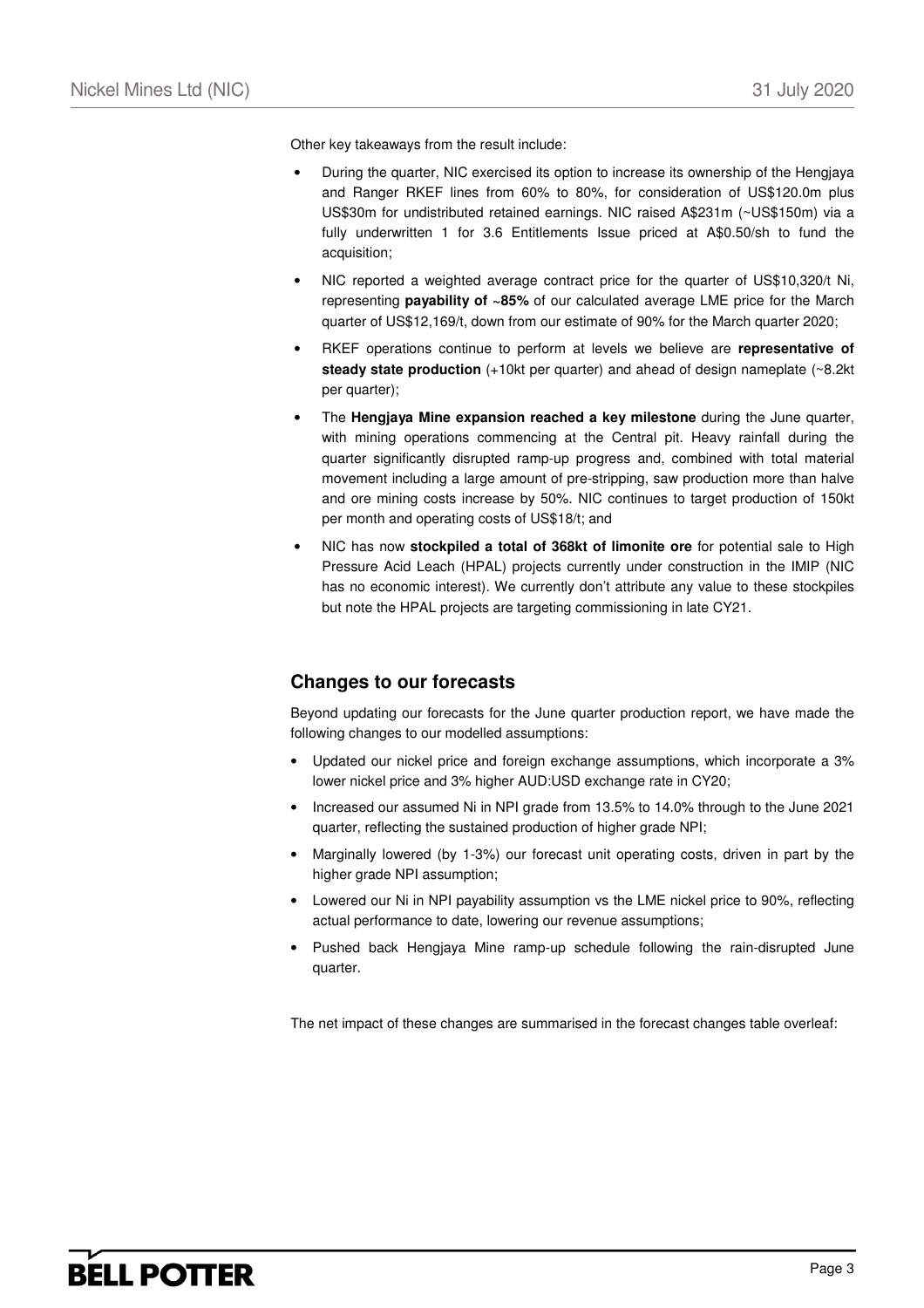| Table 2 - Changes to our CY forecasts |                 |               |               |               |           |               |               |        |        |
|---------------------------------------|-----------------|---------------|---------------|---------------|-----------|---------------|---------------|--------|--------|
|                                       | <b>Previous</b> |               |               | <b>New</b>    |           |               | Change        |        |        |
| Year end 30 December                  | <b>Dec-20</b>   | <b>Dec-21</b> | <b>Dec-22</b> | <b>Dec-20</b> | Dec-21    | <b>Dec-22</b> | <b>Dec-20</b> | Dec-21 | Dec-22 |
| Prices & currency                     |                 |               |               |               |           |               |               |        |        |
| Nickel price (US\$/t)                 | 13,878          | 16,424        | 17,527        | 13,393        | 16,424    | 17,527        | $-3%$         | 0%     | 0%     |
| <b>US\$/A\$</b>                       | 0.65            | 0.69          | 0.72          | 0.67          | 0.69      | 0.72          | 3%            | 0%     | $0\%$  |
| <b>Production &amp; costs</b>         |                 |               |               |               |           |               |               |        |        |
| Ore mined (t)                         | 1,235,599       | 1,560,000     | 1,560,000     | 799,628       | 1,560,000 | 1,560,000     | $-35%$        | 0%     | $0\%$  |
| Nickel in ore (t)                     | 22,287          | 28,080        | 28,080        | 14,440        | 28,080    | 28,080        | $-35%$        | 0%     | $0\%$  |
| RKEF NPI production (t)               | 307,859         | 304,615       | 304,615       | 301,308       | 304,615   | 304,615       | $-2%$         | 0%     | $0\%$  |
| Contained nickel (t)                  | 42,514          | 40,362        | 36,554        | 42,718        | 41,123    | 38,077        | 0%            | 2%     | 4%     |
| Contained nickel (t, attributable)    | 29,621          | 32,289        | 29,243        | 29,896        | 32,898    | 30,462        | 1%            | 2%     | 4%     |
| Cash costs (US\$/t Ni)                | 7,695           | 7,872         | 8,066         | 7,424         | 7,664     | 7,962         | $-4%$         | $-3%$  | $-1%$  |
| Earnings & valuation                  |                 |               |               |               |           |               |               |        |        |
| Revenue (consolidated, US\$m)         | 559             | 694           | 662           | 524           | 631       | 634           | $-6%$         | $-9%$  | $-4%$  |
| Revenue (attributable, US\$m)         | 421             | 547           | 526           | 391           | 532       | 531           | $-7%$         | $-3%$  | 1%     |
| EBITDA (attributable, US\$m)          | 167             | 274           | 274           | 146           | 261       | 272           | $-12%$        | $-5%$  | $-1%$  |
| NPAT (reported, attributable, US\$m)  | 136             | 256           | 266           | 118           | 244       | 264           | $-13%$        | $-5%$  | $-1%$  |
| EPS (reported) (Acps)                 | 11.9            | 17.4          | 17.3          | 10.0          | 16.6      | 17.2          | $-16%$        | $-5%$  | $-1%$  |
| PER(x)                                | 4.9             | 3.3           | 3.3           | 5.8           | 3.5       | 3.4           | 0.9           | 0.2    | 0.0    |
| EPS growth (%)                        | 72%             | 46%           | $-1%$         | 44%           | 66%       | 4%            | $-28%$        | 20%    | 4%     |
| DPS (Acps)                            |                 |               |               |               |           |               | na            | na     | na     |
| Yield                                 | 0%              | 0%            | $0\%$         | 0%            | 0%        | 0%            | 0%            | 0%     | 0%     |
| NPV (A\$/sh)                          | 1.08            | 1.29          | 1.40          | 1.07          | 1.28      | 1.41          | $-1%$         | 0%     | $0\%$  |
| Price Target (A\$/sh)                 | 1.08            |               |               | 1.07          |           |               | $-1%$         |        |        |

SOURCE: COMPANY DATA AND BELL POTTER SECURITIES ESTIMATES

The weaker quarter is offset by our assumption for increased Ni in NPI grades to be maintained over the balance of the year (up from 13.5% to 14.0% Ni in NPI) for a marginal lift in production and lower cash costs. Revenues are reduced on the lower nickel price received due to the forward sales and our lowered assumed payability. Combined with the delayed ramp-up at the Hengjaya Mine, our CY20 earnings forecast (US\$) is lowered 13% and with the higher exchange rate applied results in EPS being cut from A11.9cps to A10.0cps.

Our NPV-based target price is lowered 1%, to \$1.07/sh, with the key driver being our lower Ni in NPI payability over CY21-CY22.

NIC continues to trade on a relatively low CY20 P/E of 5.8x and CY21 P/E of 3.5x – in our view very good value for what is in many respects a high growth industrial story.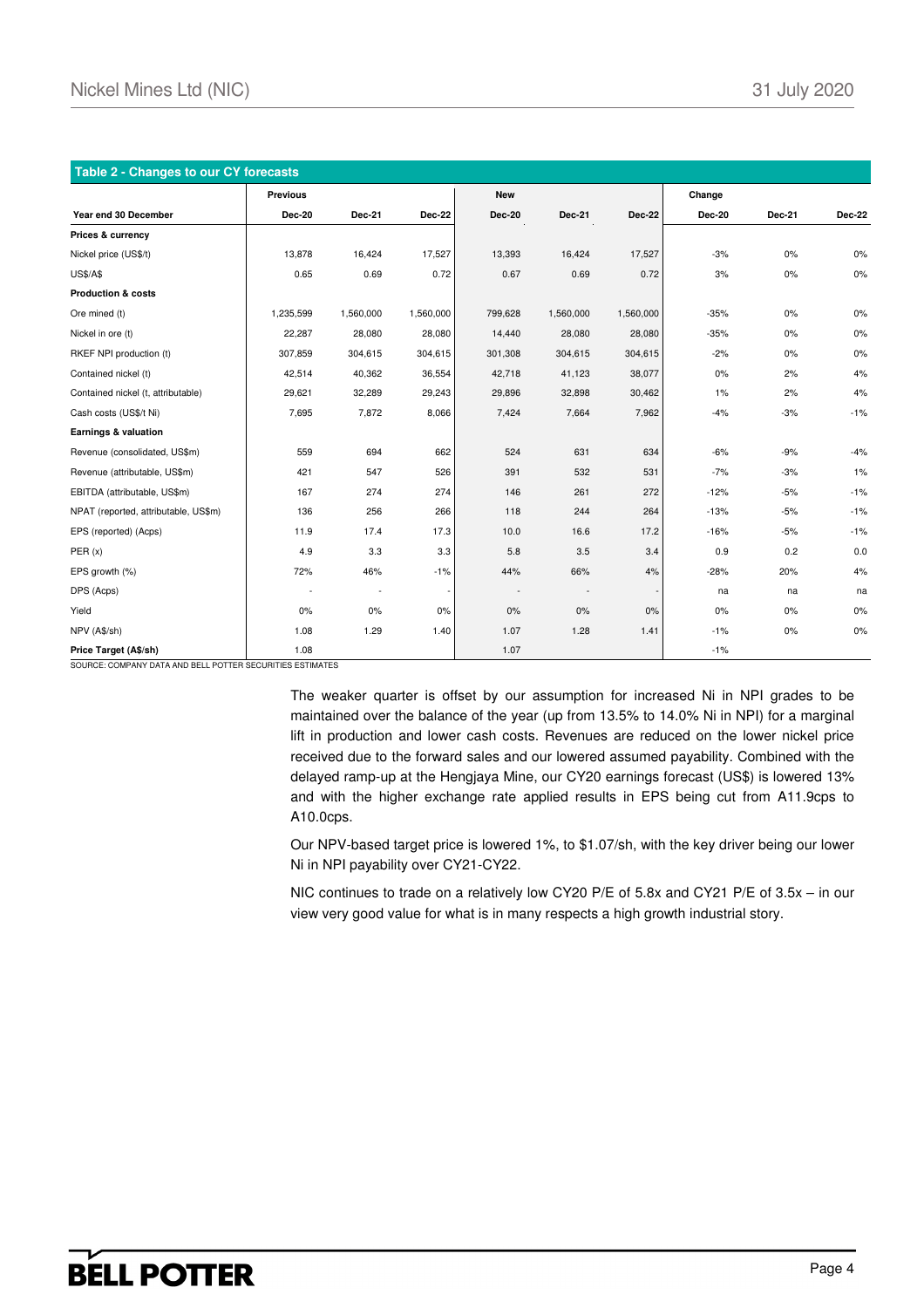## **Upcoming catalysts**

Upcoming catalysts for NIC include:

- Ongoing production updates from the Hengjaya and Ranger Nickel RKEF lines. Both projects have now achieved steady state production above nameplate. Ongoing updates will reinforce the sustainability of these production levels;
- Updates on Ni in NPI pricing and payabilities, which we would like to see sustained at 90% of the LME nickel price, or better;
- The release of NIC's interim financial results, expected in late August 2020;
- The release of NIC's September 2020 quarterly production and cost report, expected in late October 2020;
- Resource and Reserve updates at the Hengjaya Mine, the progress of its expansion and its delivery of lower operating costs over the course of CY20; and
- Updates on the ownership levels of the 80%-owned Hengjaya Mine, which is subject to Indonesia's compulsory divestment laws.

# **NIC vs the ASX Metals and Mining Index**



SOURCE: IRESS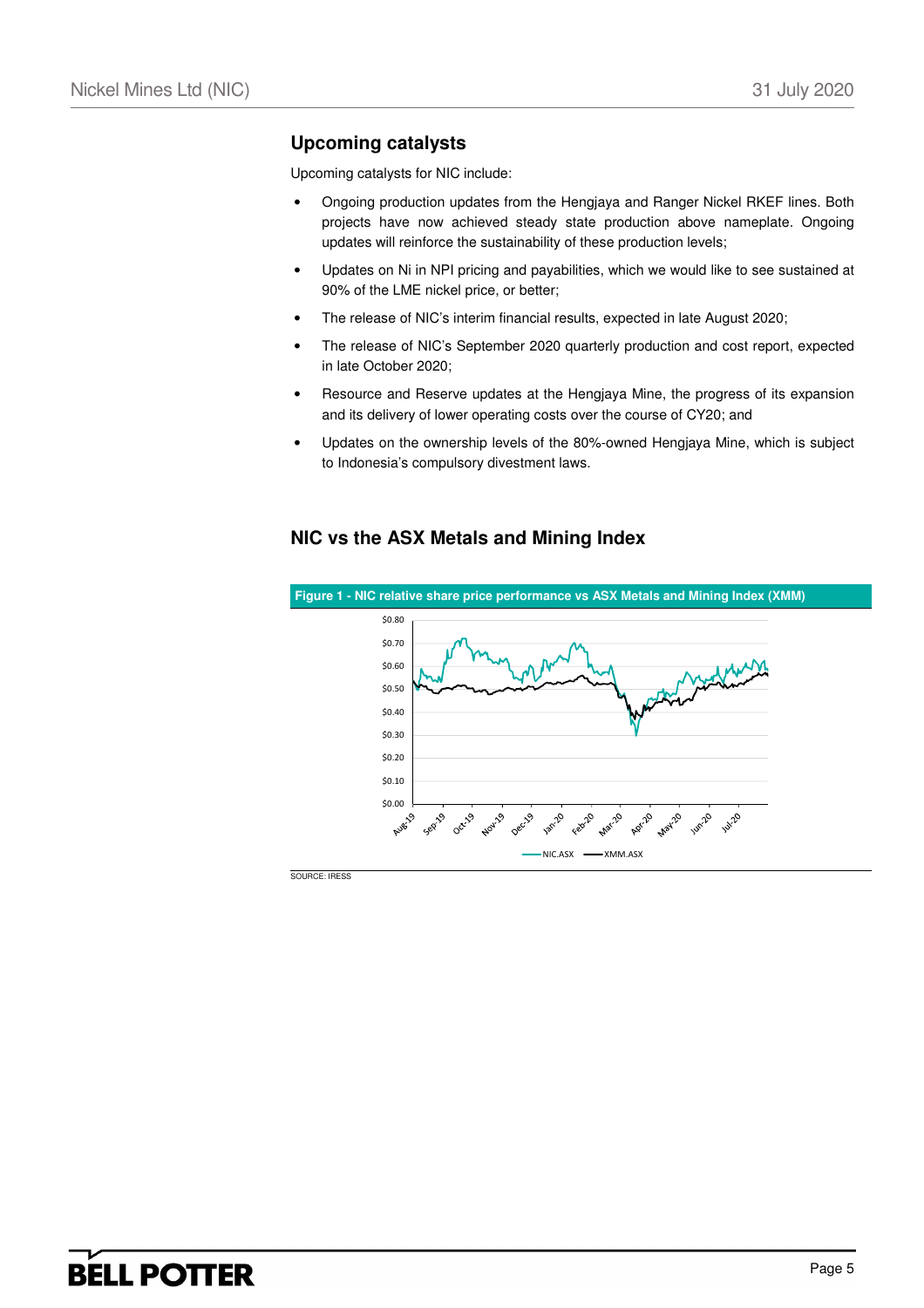# **Nickel Mines Limited (NIC)**

# **Company description: fully integrated NPI producer**

Nickel Mines Limited ('Nickel Mines' or 'NIC') is a newly listed ASX company, formed in 2007. Its operations are focused in Central Sulawesi, Indonesia, where it holds a 60% interest four Rotary Kiln Electric Furnace (RKEF) NPI production lines (the two Hengjaya lines and the two Ranger lines) with Shanghai Decent Investments (SDI) a subsidiary of Tsingshan Group, the world's largest stainless steel producer. NIC retains an option to increase its ownership of both Hengjaya and Ranger to 80%, for US\$120m in total by November 2020.

The RKEF lines are located in an existing, fully integrated stainless steel production facility, the Indonesian Morowali Industrial Park (IMIP), in Central Sulawesi, Indonesia. First production from the Hengjaya Lines was achieved on 31 January 2019 and exceeded their nameplate production run-rate of 16ktpa nickel in NPI (100% basis) during the September quarter 2019. The Ranger Lines commenced production during the September quarter 2019 and exceeded nameplate in the December quarter 2019.

NIC also holds an 80% interest in Hengjaya Mine ('HM'), a high-grade, long-life nickel laterite deposit, also in Central Sulawesi in close proximity to the IMIP. The balance of the asset is owned by NIC's local Indonesian partner. The HM produces Direct Shipping Ore (DSO), the bulk of which is sold into the IMIP facility for the production of Nickel Pig Iron (NPI), a key input into stainless steel production.

## **Investment thesis –Buy retained, TP \$1.07/sh (from \$1.08/sh)**

Our lower nickel price forecast for CY20 and lower payability assumption results in lower revenues. These are partially offset by higher NPI grades and lower cash costs. Combined with the delayed ramp-up at the Hengjaya Mine, our CY20 earnings forecast (US\$) is lowered 13% and EPS (Acps) lowered 16% on a higher exchange rate. Lower assumed Ni in NPI payability leads to minor earnings downgrades of 5% and 1% in CY21 and CY22 respectively. Our NPV-based target price is lowered 1% to \$1.07/sh. NIC is our top pick in the sector, trading on a relatively low CY20 P/E of 5.8x and even lower 3.5x for CY21 while offering clear production growth catalysts.

# **Valuation: \$1.07/sh**

Our 12-month forward NIC valuation incorporates DCF models of its attributable interests in the Hengjaya laterite nickel ore mine (HM), an 80% interest in the two Hengjaya Nickel RKEF lines and an 80% interest in the two Ranger Nickel RKEF lines.

We have constructed a discounted cash flow (DCF) model for NIC's attributable interest in these RKEF lines that are in production at Tsingshan's IMIP facility and a DCF calculation for NIC's current 80% interest (declining to 49% by FY2023) in the Hengjaya laterite nickel ore mine.

We also include a notional value for exploration and development projects, an estimate of corporate overhead costs and NIC's last reported net cash position. Our valuation is calculated on a fully diluted basis. Following the latest update, our valuation stands at \$1.07/sh.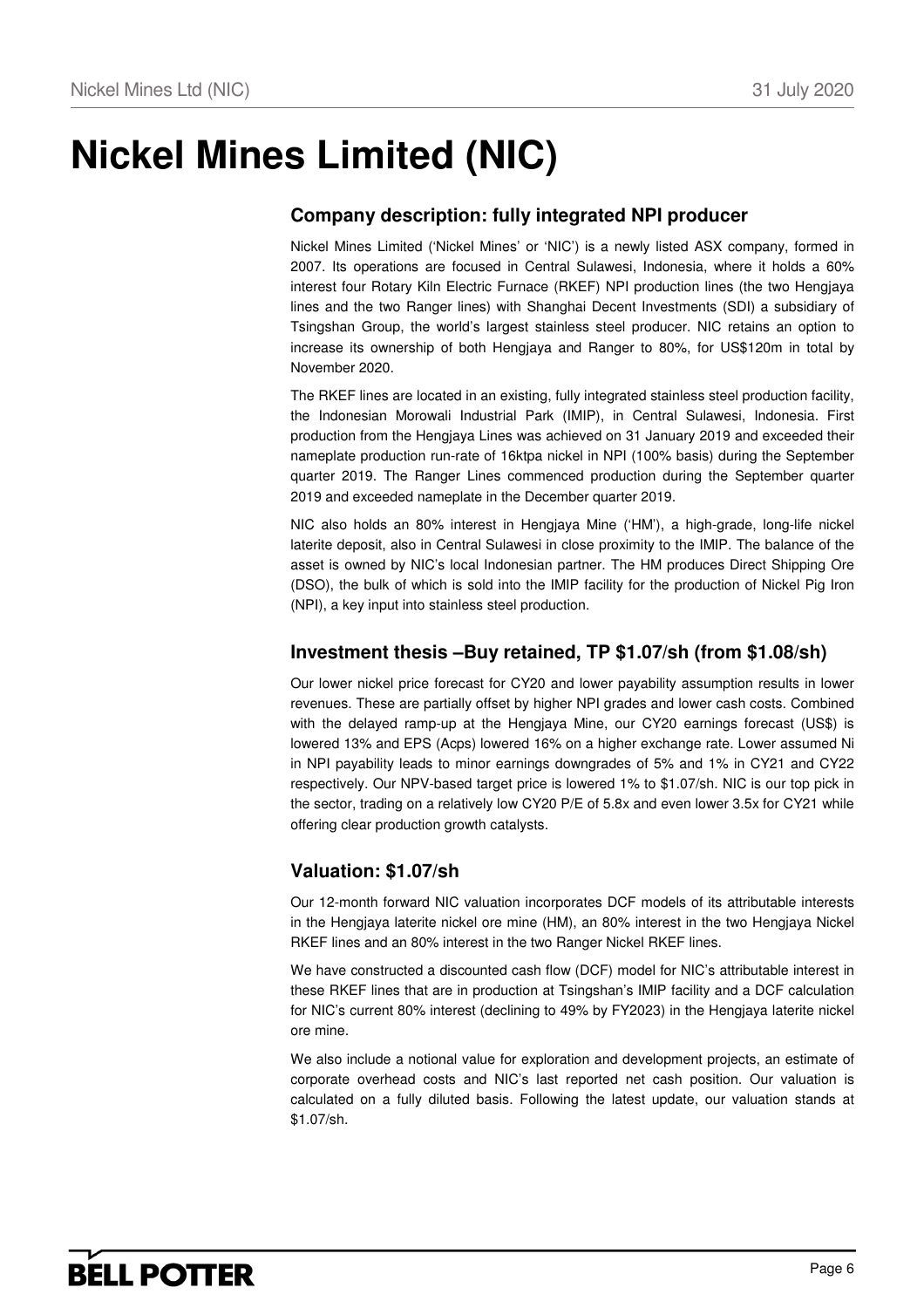## **Risks**

Key risks to our investment case include (but are not limited to):

- **Funding and capital management risks:** Funding and capital management risks can include access to debt and equity finance, maintaining covenants on debt finance, managing dividend payments and managing debt repayments. Exploration and development companies with no sales revenues are reliant on access to equity markets and debt financing to fund the advancement and development of their projects.
- **Operating and development risks:** Mining companies' assets are subject to risks associated with their operation and development. Risks for each company can be heightened depending on method of operation (e.g. underground versus open pit mining) or whether it is a single mine company. Development of mining assets may be subject to receiving permits, approvals timelines or weather events, causing delays to commissioning and commercial production.
- **COVID-19 risks:** Mining companies' rely on freedom of movement of workforces, functioning transport routes, reliable logistics services including road, rail, aviation and ports in order to maintain operations and get their products to market. They also rely on liquid, functioning markets to sell their products. Measures being put in place to combat the COVID-19 pandemic are posing risks to these conditions.
- **Operating and capital cost fluctuations:** The cost and availability of exploration, development and mining inputs can fluctuate widely and cause significant differences between planned and actual operating and capital costs. Key operating costs are linked to energy and labour costs as well as access to, and availability of, technical skills, operating equipment and consumables.
- **Commodity price and exchange rate fluctuations:** The future earnings and valuations of exploration, development and producing Resources companies are subject to fluctuations in underlying commodity prices and foreign currency exchange rates.
- **Resource growth and mine life extensions:** The viability of future operations and the earnings forecasts and valuations reliant upon them may depend upon resource and reserve growth to extend mine lives, which is in turn dependent upon exploration success, of which there are no guarantees.
- **Regulatory changes risks:** Changes to the regulation of infrastructure and taxation (among other things) can impact the earnings and valuation of mining companies. NIC's assets are located in Sulawesi, Indonesia, which has in the past implemented regulatory changes related to mining project ownership, fiscal terms and mineral export requirements.
- **Sovereign risks:** Mining companies' assets are subject to the sovereign risks of the jurisdiction within which they are operating. NIC's assets are in Indonesia, a G20 country with one of the largest economies in SE Asia. Its sovereign debt is rated investment grade by the major ratings agencies.
- **Corporate/M&A risks:** Risks associated with M&A activity including differences between the entity's and the market's perception of value associated with completed transactions. NIC is the junior partner co-investing in production assets with a large, privately owned Chinese company. The strength and cohesiveness of this relationship over the long term has the potential to both add and reduce value to the partnership. One of the key mitigating factors in this respect has been the investment of a combined US\$50m by SDI and Wanlu Investments (US\$26m and US\$24m respectively) into NIC equity.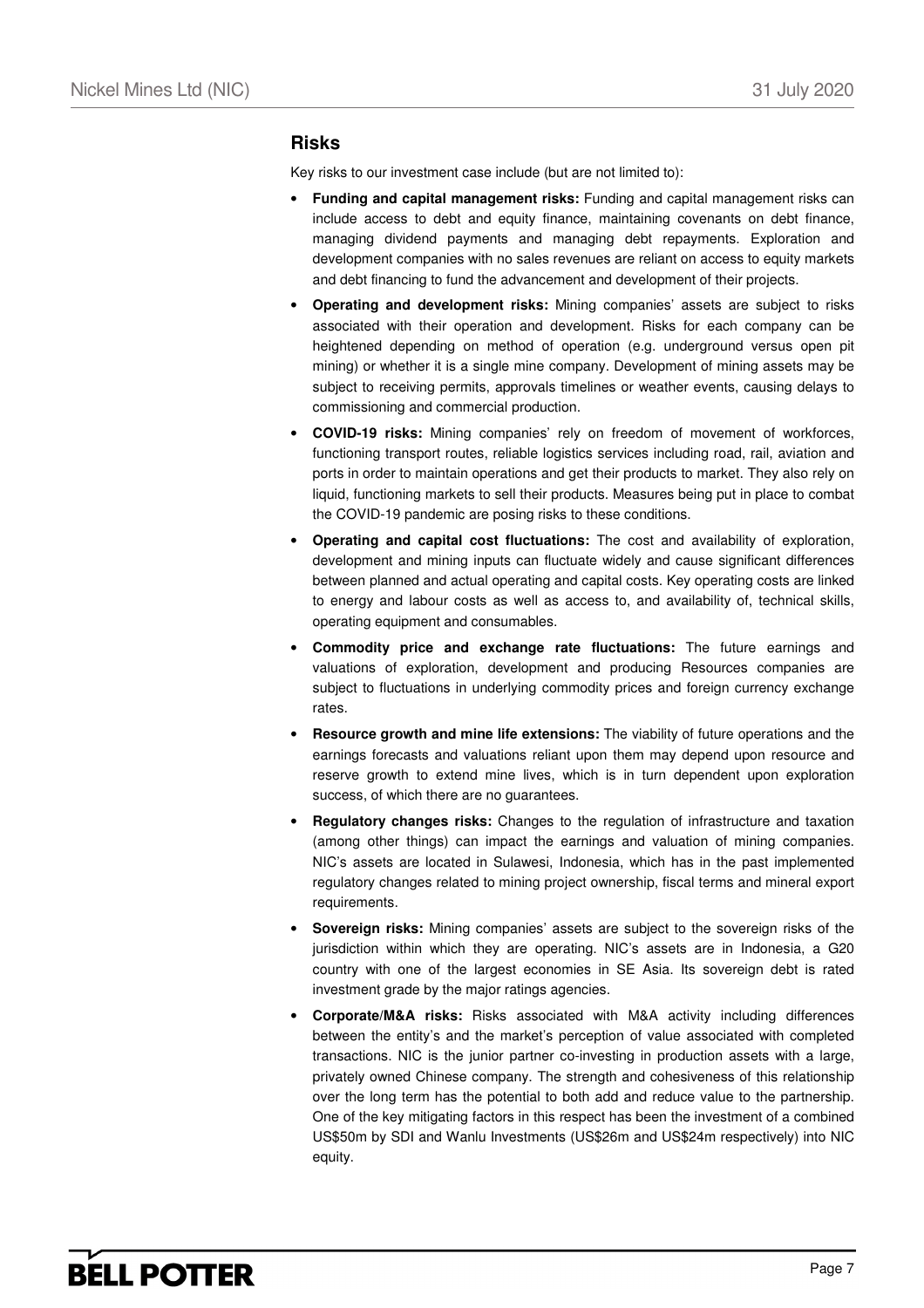# **Nickel Mines Ltd** as at 31 July 2020

# Nickel Mines Ltd (Nickel Mines Ltd (Nickel Mines Ltd (Nickel Mines Ltd (Nickel Mines Ltd Control) Recommendation Buy Price \$0.58

## **Table 3 - Financial summary**

| <b>PROFIT AND LOSS</b>                                   |                       |                                          |                 |                  |                  |                  | <b>FINANCIAL RATIOS</b>                                                                                                                                    |                           |                                          |                 |                  |                 |                    |
|----------------------------------------------------------|-----------------------|------------------------------------------|-----------------|------------------|------------------|------------------|------------------------------------------------------------------------------------------------------------------------------------------------------------|---------------------------|------------------------------------------|-----------------|------------------|-----------------|--------------------|
| Year ending 31 Dec. (from 2020)                          | Unit                  | 2019a                                    | 2019a'          | 2020e            | 2021e            | 2022e            | Year ending 31 Dec. (from 2020)                                                                                                                            | Unit                      | 2019a                                    | 2019a           | 2020e            | 2021e           | 2022e              |
| Revenue                                                  | US\$m                 | 64.9                                     | 236.1           | 524.3            | 631.1            | 633.8            | <b>VALUATION</b>                                                                                                                                           |                           |                                          |                 |                  |                 |                    |
| Expense<br><b>EBITDA</b>                                 | US\$m<br>US\$m        | (44.5)<br>20.4                           | (138.9)<br>97.2 | (322.1)<br>202.2 | (300.2)<br>330.8 | (292.1)<br>341.8 | Attributable NPAT<br>Attributable NPAT                                                                                                                     | US\$m<br>A\$m             | 65.5<br>91.6                             | 56.5<br>82.5    | 117.8<br>176.1   | 243.6<br>353.0  | 263.6<br>366.1     |
| Depreciation                                             | US\$m                 | (6.8)                                    | (16.4)          | (23.3)           | (23.6)           | (21.4)           | <b>Reported EPS</b>                                                                                                                                        | Ac/sh                     | 6.9                                      | 5.1             | 10.0             | 16.6            | 17.2               |
| EBIT                                                     | US\$m                 | 13.6                                     | 80.8            | 178.9            | 307.2            | 320.4            | <b>Adjusted EPS</b>                                                                                                                                        | Ac/sh                     | 0.9                                      | 4.4             | 10.0             | 16.6            | 17.2               |
| Net interest expense                                     | US\$m                 | 0.2                                      | (2.1)           | (3.9)            | 2.9              | 10.5             | EPS growth                                                                                                                                                 | $\%$                      | nm                                       | 46%             | 44%              | 66%             | 4%                 |
| Unrealised gains (Impairments)                           | US\$m                 | 57.3                                     | 7.4             |                  |                  |                  | PER                                                                                                                                                        | $\boldsymbol{\mathsf{x}}$ | 8.4x                                     | 5.7x            | 5.8x             | 3.5x            | 3.4x               |
| Other                                                    | US\$m                 | 0.7                                      | 5.4             | (7.6)            |                  |                  | <b>DPS</b>                                                                                                                                                 | Ac/sh                     |                                          |                 |                  |                 |                    |
| PBT                                                      | <b>US\$m</b>          | 71.9                                     | 91.5            | 167.4            | 310.1            | 330.9            | Franking                                                                                                                                                   | $\%$                      | 0%                                       | 0%              | 0%               | 0%              | 0%                 |
| Tax expense                                              | US\$m                 | (0.1)                                    | (0.2)           | (0.4)            | (3.5)            | (2.7)            | Yield                                                                                                                                                      | $\%$                      | 0%                                       | 0%              | 0%               | 0%              | 0%                 |
| Consolidated profit (loss) for the year                  | US\$m                 | 71.8                                     | 91.3            | 167.0            | 306.6            | 328.3            | FCF/share<br>FCF yield                                                                                                                                     | Ac/sh                     | (14.4)                                   | 2.6             | 11.9             | 21.4            | 22.4<br>39%        |
| Non-Controlling Interest<br>Attributable NPAT (reported) | US\$m<br><b>US\$m</b> | 6.3<br>65.5                              | 34.8<br>56.5    | 49.2<br>117.8    | 63.1<br>243.6    | 64.7<br>263.6    | P/FCFPS                                                                                                                                                    | $\%$                      | $-25%$<br>$-4.0x$                        | 4%<br>22.4x     | 20%<br>4.9x      | 37%<br>2.7x     | 2.6x               |
| NPAT (underlying)                                        | US\$m                 | 8.2                                      | 49.1            | 117.8            | 243.6            | 263.6            | EV/EBITDA                                                                                                                                                  | X<br>X                    | 41.8x                                    | 8.8x            | 4.2x             | 2.6x            | 2.5x               |
|                                                          |                       |                                          |                 |                  |                  |                  | EBITDA margin                                                                                                                                              | $\%$                      | 31%                                      | 41%             | 39%              | 52%             | 54%                |
| <b>CASH FLOW</b>                                         |                       |                                          |                 |                  |                  |                  | EBIT margin                                                                                                                                                | $\%$                      | 21%                                      | 34%             | 34%              | 49%             | 51%                |
| Year ending 31 Dec. (from 2020)                          | Unit                  | 2019a                                    | 2019a*          | 2020e            | 2021e            | 2022e            | Return on assets                                                                                                                                           | $\%$                      | 23%                                      | 26%             | 19%              | 24%             | 21%                |
| <b>OPERATING CASHFLOW</b>                                |                       |                                          |                 |                  |                  |                  | Return on equity<br><b>CONTRACTOR</b>                                                                                                                      | %                         | 37%                                      | 49%             | 35%              | 37%             | 31%                |
| Receipts                                                 | US\$m                 | 33.4                                     | 212.7           | 569.1            | 620.4            | 633.6            | <b>LIQUIDITY &amp; LEVERAGE</b>                                                                                                                            |                           |                                          |                 |                  |                 |                    |
| Payments                                                 | US\$m                 | (28.4)                                   | (169.9)         | (294.1)          | (305.7)          | (294.1)          | Net debt (cash)                                                                                                                                            | \$m\$                     | (45)                                     | 15              | (220)            | (474)           | (755)              |
| Tax                                                      | US\$m                 | (1.2)                                    | (4.7)           | 0.1              | (0.4)            | (3.5)            | ND / E                                                                                                                                                     | $\%$                      | $-14%$                                   | 4%              | $-31%$           | $-50%$          | $-63%$             |
| Net interest<br>Other                                    | US\$m<br>US\$m        | 0.2                                      | 0.1             | (3.9)            | 2.9              | 10.5             | $ND / (ND + E)$<br>EBITDA / Interest                                                                                                                       | $\%$                      | $-17%$<br>nm                             | 3%<br>46.1x     | -46%<br>52.2x    | $-102%$<br>nm   | $-168%$<br>nm      |
| Operating cash flow                                      | US\$m                 | 4.1                                      | 38.2            | 271.2            | 317.1            | 346.5            |                                                                                                                                                            |                           |                                          |                 |                  |                 |                    |
| <b>INVESTING CASHFLOW</b>                                |                       |                                          |                 |                  |                  |                  | <b>ATTRIBUTABLE DATA - NICKEL MINES LTD</b>                                                                                                                |                           |                                          |                 |                  |                 |                    |
| Property, plant and equipment<br>Mine development        | US\$m<br>US\$m        | (19.5)                                   | (29.6)          | (131.0)          | (2.9)            | (2.9)            | Year ending 31 Dec. (from 2020)<br>Revenues                                                                                                                | Unit<br>US\$m             | 2019a<br>52.0                            | 2019a<br>156.1  | 2020e<br>391.1   | 2021e<br>532.2  | 2022e<br>531.2     |
| Exploration & evaluation                                 | US\$m                 |                                          |                 | (0.4)            | (0.4)            | (0.4)            | EBITDA                                                                                                                                                     | US\$m                     | 13.5                                     | 57.1            | 146.2            | 261.2           | 271.9              |
| Other                                                    | US\$m                 | (121.1)                                  | 5.8             |                  |                  |                  | <b>NPAT</b>                                                                                                                                                | US\$m                     | 65.5                                     | 56.5            | 117.8            | 243.6           | 263.6              |
| Investing cash flow                                      | US\$m<br>US\$m        | (140.6)                                  | (23.8)          | (131.4)          | (3.3)            | (3.3)            | Net distributable cash flow<br>EV/EBITDA                                                                                                                   | US\$m                     | 44.4                                     | 1.0             | 202.4            | 210.1           | 233.6              |
| Free Cash Flow                                           |                       | (136.5)                                  | 14.4            | 139.8            | 313.8            | 343.2            | PER                                                                                                                                                        | x<br>x                    | 62.7<br>8.4                              | 14.2<br>11.5    | 5.4<br>5.8       | 3.1<br>3.5      | 3.1<br>3.4         |
| <b>FINANCING CASHFLOW</b>                                |                       |                                          |                 |                  |                  |                  | P/FCF                                                                                                                                                      | $\boldsymbol{\mathsf{x}}$ | nm                                       | nm              | nm               | 4.1             | 3.8                |
| Share issues/(buy-backs)                                 | US\$m                 | 183.6                                    |                 | 152.2            |                  |                  | ORE RESERVE AND MINERAL RESOURCE                                                                                                                           |                           |                                          |                 |                  |                 |                    |
| Debt proceeds<br>Debt repayments                         | US\$m<br>US\$m        | (2.0)                                    | (29.9)          | (10.0)           | (21.3)           | (21.3)           | Hengjaya Nickel Mine (HM)                                                                                                                                  |                           |                                          |                 | Mdmt             | % Ni            | t Ni               |
| Distributions to non-controlling interests               | US\$m                 | 15.0                                     | 17.0            | (49.5)           | (59.0)           | (62.3)           | <b>Mineral Resources</b>                                                                                                                                   |                           |                                          |                 |                  |                 |                    |
| Dividends                                                | US\$m                 |                                          |                 |                  |                  |                  | Measured                                                                                                                                                   |                           |                                          |                 | 0.700            | 1.80%           | 12,600             |
| Other                                                    | US\$m                 | (10.8)                                   | (0.4)           | (7.6)            |                  |                  | Indicated                                                                                                                                                  |                           |                                          |                 | 15.000           | 1.90%           | 285,000            |
| Financing cash flow<br>Change in cash                    | <b>US\$m</b><br>US\$m | 185.8<br>49.3                            | (13.3)<br>1.1   | 85.1<br>224.9    | (80.4)<br>233.5  | (83.6)<br>259.6  | Inferred<br>Total                                                                                                                                          |                           |                                          |                 | 22.000<br>38.000 | 1.80%<br>1.80%  | 396,000<br>678,000 |
|                                                          |                       |                                          |                 |                  |                  |                  |                                                                                                                                                            |                           |                                          |                 |                  |                 |                    |
| <b>BALANCE SHEET</b>                                     |                       |                                          |                 |                  |                  |                  | <b>ASSUMPTIONS - Prices</b>                                                                                                                                |                           |                                          |                 |                  |                 |                    |
| Year ending 31 Dec. (from 2020)                          | Unit                  | 2019a                                    | 2019a*          | 2020e            | 2021e            | 2022e            | Year ending 31 Dec. (from 2020) avg                                                                                                                        | Unit                      | 2019a                                    | 2019a*          | 2020e            | 2021e           | 2022e              |
| <b>ASSETS</b>                                            |                       |                                          |                 |                  |                  |                  |                                                                                                                                                            |                           |                                          |                 |                  |                 |                    |
| Cash & short term investments                            | US\$m                 | 49.0                                     | 49.8            | 274.7            | 508.1            | 767.7            | Nickel                                                                                                                                                     | US\$/lb                   | \$5.60                                   | \$7.02          | \$6.07           | \$7.45          | \$7.95             |
|                                                          |                       |                                          |                 |                  |                  |                  |                                                                                                                                                            |                           |                                          |                 | \$13,393         | \$16,424        | \$17,527           |
| Accounts receivable                                      | US\$m                 | 43.7                                     | 97.2            | 52.4             | 63.1             | 63.4             | Nickel                                                                                                                                                     | <b>US\$/t</b>             | \$12,343                                 | \$15,483        |                  |                 |                    |
| Property, plant & equipment                              | US\$m                 | 340.1                                    | 628.5           | 736.2            | 715.5            | 697.0            | Currency                                                                                                                                                   |                           |                                          |                 |                  |                 |                    |
| Mine development expenditure                             | US\$m                 |                                          |                 |                  |                  |                  | AUD:USD                                                                                                                                                    |                           | 0.72                                     | 0.68            | 0.67             | 0.69            | 0.72               |
| Exploration & evaluation                                 | US\$m                 |                                          |                 | 0.4              | 0.8              | 1.2              |                                                                                                                                                            |                           |                                          |                 |                  |                 |                    |
| Other                                                    | US\$m                 | 99.2<br>531.9                            | 122.0<br>897.5  | 122.0            | 122.0            | 122.0            | <b>ASSUMPTIONS - Production &amp; costs</b>                                                                                                                |                           |                                          |                 | 2020e            |                 |                    |
| <b>Total assets</b><br><b>LIABILITIES</b>                | US\$m                 |                                          |                 | 1,185.7          | 1,409.5          | 1,651.3          | Year ending 31 Dec. (from 2020)<br>Hengjaya Mine                                                                                                           | Unit                      | 2019a                                    | 2019a'          |                  | 2021e           | 2022e              |
| Accounts payable                                         | US\$m                 | 42.2                                     | 52.5            | 80.5             | 75.1             | 73.0             | Ore mined                                                                                                                                                  | wmt                       | 484,268                                  | 428,382         | 799,628          | 1,560,000       | 1,560,000          |
| Income tax payable                                       | US\$m                 | 0.3                                      | 0.7             | 0.4              | 3.5              | 2.7              | Ore grade                                                                                                                                                  | % Ni                      | 2.0%                                     | 1.9%            | 1.8%             | 1.8%            | 1.8%               |
| Borrowings                                               | US\$m                 | 4.2                                      | 65.0            | 55.0             | 33.7             | 12.3             | Nickel in ore                                                                                                                                              | t Ni                      | 5,977                                    | 8,178           | 14,440           | 28,080          | 28,080             |
| Other                                                    | US\$m                 | 30.4                                     | 57.2            | 58.0             | 58.0             | 58.0             | Nickel in ore (attributable)                                                                                                                               | t Ni                      | 4,782                                    | 6,542           | 11,552           | 17,199          | 14,742             |
| <b>Total liabilities</b>                                 | US\$m                 | 77.2                                     | 175.4           | 193.9            | 170.1            | 146.0            | <b>RKEF (IMIP)</b>                                                                                                                                         |                           |                                          |                 |                  |                 |                    |
| <b>SHAREHOLDER'S EQUITY</b>                              |                       |                                          |                 |                  |                  |                  | NPI production                                                                                                                                             | t                         | 42,106                                   | 152,408         | 301,308          | 304,615         | 304,615            |
| Share capital                                            | US\$m                 | 275.9                                    | 315.5           | 467.7            | 467.7            | 467.7            | Contained nickel                                                                                                                                           | t Ni                      | 5,788                                    | 20,988          | 42,718           | 41,123          | 38,077             |
| Reserves                                                 | US\$m                 | (0.6)                                    | 19.2            | 19.2             | 19.2             | 19.2             | Contained nickel (attributable)                                                                                                                            | t Ni                      | 3,339                                    | 11,742          | 29,896           | 32,898          | 30,462             |
| Retained earnings<br><b>Total equity to NIC holders</b>  | US\$m<br><b>US\$m</b> | 36.3<br>311.6                            | 92.8<br>427.5   | 210.5<br>697.4   | 454.1<br>941.0   | 717.7<br>1,204.6 | Costs<br>Cash costs                                                                                                                                        | US\$/t Ni                 | \$7,710                                  | \$7,689         | \$7,424          | \$7,664         | \$7,962            |
| Non-controlling interest                                 | US\$m                 | 143.2                                    | 294.7           | 294.4            | 298.4            | 300.7            | All-in-Costs (AIC)                                                                                                                                         | <b>ILISSANI</b>           | <b>SR 125</b>                            | <b>\$7,804</b>  | \$7.536          | <b>¢7785</b>    | \$8,095            |
| <b>Total equity</b>                                      | US\$m                 | 454.8                                    | 722.1           | 991.8            | 1,239.4          | 1,505.4          |                                                                                                                                                            |                           |                                          |                 |                  |                 |                    |
| Weighted average shares                                  | m                     | 1,324.4                                  | 1,631.2         | 1,761.6          | 2,128.1          | 2,128.1          | <b>VALUATION</b>                                                                                                                                           |                           |                                          |                 |                  |                 |                    |
|                                                          |                       |                                          |                 |                  |                  |                  | Ordinary shares (m)                                                                                                                                        |                           | includes underwritten retail entitlement |                 |                  |                 | 2,128.1            |
| <b>CAPITAL STRUCTURE</b>                                 |                       |                                          |                 |                  |                  |                  | Options in the money (m)                                                                                                                                   |                           |                                          |                 |                  |                 |                    |
|                                                          |                       |                                          |                 |                  |                  |                  | Total shares diluted (m)                                                                                                                                   |                           |                                          |                 |                  |                 | 2,128.1            |
| Shares on issue                                          | m                     |                                          |                 |                  |                  | 1,847.8          | Valuation                                                                                                                                                  | Now                       |                                          | +12 months      |                  | $+24$ mths      |                    |
| Total shares on issue                                    | m                     | (add 280.3m escrow and placement shares) |                 |                  |                  | 2,128.1          | Sum-of-the-parts                                                                                                                                           | A\$m                      | A\$/sh                                   | A\$m            | A\$/sh           | A\$m            | A\$/sh             |
| <b>Share price</b><br>Market capitalisation              | A\$/sh<br>A\$m        |                                          |                 |                  |                  | 0.580<br>1,234.3 | RKEF (NPV12)<br>Hengiaya Mine (NPV12)                                                                                                                      | 1,750.5<br>39.0           | 0.82<br>0.02                             | 2,021.2<br>45.1 | 0.95<br>0.02     | 2,216.3<br>62.5 | 1.04<br>0.03       |
| Net cash                                                 | A\$m                  |                                          |                 |                  |                  | 50.1             | Other exploration                                                                                                                                          |                           |                                          |                 |                  |                 |                    |
| Enterprise value (undiluted)                             | A\$m                  |                                          |                 |                  |                  | 1,184.2          | Corporate overheads                                                                                                                                        | (17.6)                    | (0.01)                                   | (18.6)          | (0.01)           | (18.8)          | (0.01)             |
| Options outstanding (m)                                  | m                     |                                          |                 |                  |                  | 0.0              | Subtotal (EV)                                                                                                                                              | 1,771.8                   | 0.83                                     | 2,047.7         | 0.96             | 2,260.1         | 1.06               |
| Options (in the money)                                   | m                     |                                          |                 |                  |                  | 0.0              | Net cash (debt)                                                                                                                                            | 50.1                      | 0.02                                     | 219.7           | 0.10             | 474.5           | 0.22               |
| Issued shares (diluted for options)                      | m                     |                                          |                 |                  |                  | 2,128.1          | <b>Total (undiluted)</b>                                                                                                                                   | 1,822.0                   | 0.86                                     | 2,267.4         | 1.07             | 2,734.5         | 1.28               |
| Market capitalisation (diluted)                          | A\$m                  |                                          |                 |                  |                  | 1,234.3          | Dilutive effect of options                                                                                                                                 |                           |                                          |                 |                  |                 |                    |
| Net cash + options                                       | A\$m                  |                                          |                 |                  |                  | 50.1             | Add cash from options                                                                                                                                      |                           |                                          |                 |                  |                 |                    |
| Enterprise value (diluted)                               | A\$m                  |                                          |                 |                  |                  | 1,184.2          | <b>Total (diluted)</b>                                                                                                                                     | 1,822.0                   | 0.86                                     | 2,267.4         | 1.07             | 2,734.5         | 1.28               |
| <b>MAJOR SHAREHOLDERS</b>                                |                       |                                          |                 |                  |                  |                  |                                                                                                                                                            |                           |                                          |                 |                  |                 |                    |
| Shareholder                                              |                       |                                          |                 |                  | %                | m                |                                                                                                                                                            |                           |                                          |                 |                  |                 |                    |
| Shanghai Decent (SDI)                                    |                       |                                          |                 |                  | 18.6%            | 395.5            |                                                                                                                                                            |                           |                                          |                 |                  |                 |                    |
| Tanito Group (PT Karunia)                                |                       |                                          |                 |                  | 16.1%            | 343.2            |                                                                                                                                                            |                           |                                          |                 |                  |                 |                    |
| BlackRock Investment Management                          |                       |                                          |                 |                  | 6.8%             | 144.0            |                                                                                                                                                            |                           |                                          |                 |                  |                 |                    |
| Shanghai Wanlu<br>Regal FM                               |                       |                                          |                 |                  | 5.7%<br>4.5%     | 121.3<br>96.5    | *Transitional 6 month period to Dec-19. Change of Financial Year end from June to December<br><sup>1</sup> Metrics annualised for 6 month period to Dec-19 |                           |                                          |                 |                  |                 |                    |

| <b>FINANCIAL RATIOS</b>                                            |                   |                                          |                   |                 |                             |                  |
|--------------------------------------------------------------------|-------------------|------------------------------------------|-------------------|-----------------|-----------------------------|------------------|
| Year ending 31 Dec. (from 2020)                                    | Unit              | 2019a                                    | 2019a*            | 2020e           | 2021e                       | 2022e            |
| VALUATION                                                          |                   |                                          |                   |                 |                             |                  |
| Attributable NPAT                                                  | US\$m             | 65.5                                     | 56.5              | 117.8           | 243.6                       | 263.6            |
| Attributable NPAT                                                  | A\$m              | 91.6                                     | 82.5              | 176.1           | 353.0                       | 366.1            |
| Reported EPS                                                       | Ac/sh             | 6.9                                      | 5.1               | 10.0            | 16.6                        | 17.2             |
| Adjusted EPS                                                       | Ac/sh             | 0.9                                      | 4.4               | 10.0            | 16.6                        | 17.2             |
| EPS growth                                                         | $\%$              | nm                                       | 46%               | 44%             | 66%                         | 4%               |
| PER '                                                              | $\mathsf{x}$      | 8.4x                                     | 5.7x              | 5.8x            | 3.5x                        | 3.4x             |
| DPS                                                                | Ac/sh             |                                          |                   |                 |                             |                  |
| Franking<br>Yield                                                  | %<br>$\%$         | 0%<br>0%                                 | 0%<br>0%          | 0%<br>0%        | 0%<br>0%                    | 0%<br>0%         |
| $\mathsf{FCF}/\mathsf{share}$ $^1$                                 | Ac/sh             | (14.4)                                   | 2.6               | 11.9            | 21.4                        | 22.4             |
| FCF yield <sup>1</sup>                                             | $\%$              | $-25%$                                   | 4%                | 20%             | 37%                         | 39%              |
| P/FCFPS <sup>1</sup>                                               | X                 | $-4.0x$                                  | 22.4x             | 4.9x            | 2.7x                        | 2.6x             |
| EV/EBITDA <sup>1</sup>                                             | X                 | 41.8x                                    | 8.8x              | 4.2x            | 2.6x                        | 2.5x             |
| EBITDA margin                                                      | %                 | 31%                                      | 41%               | 39%             | 52%                         | 54%              |
| EBIT margin                                                        | $\%$              | 21%                                      | 34%               | 34%             | 49%                         | 51%              |
| Return on assets '                                                 | %                 | 23%                                      | 26%               | 19%             | 24%                         | 21%              |
| Return on equity <sup>1</sup>                                      | %                 | 37%                                      | 49%               | 35%             | 37%                         | 31%              |
| <b>LIQUIDITY &amp; LEVERAGE</b>                                    |                   |                                          |                   |                 |                             |                  |
| Net debt (cash)                                                    | \$m               | (45)                                     | 15                | (220)           | (474)                       | (755)            |
| ND / E                                                             | $\%$              | $-14%$                                   | 4%                | $-31%$          | $-50%$                      | -63%             |
| ND / (ND + E)<br>EBITDA / Interest                                 | %                 | $-17%$                                   | 3%<br>46.1x       | $-46%$<br>52.2x | $-102%$<br>nm               | $-168%$          |
|                                                                    | x                 | nm                                       |                   |                 |                             | nm               |
| <b>ATTRIBUTABLE DATA - NICKEL MINES LTD</b>                        |                   |                                          |                   |                 |                             |                  |
| Year ending 31 Dec. (from 2020)<br>Revenues                        | Unit<br>US\$m     | 2019a<br>52.0                            | 2019a*<br>156.1   | 2020e<br>391.1  | 2021e<br>532.2              | 2022e<br>531.2   |
| EBITDA                                                             | US\$m             | 13.5                                     | 57.1              | 146.2           | 261.2                       | 271.9            |
| NPAT                                                               | US\$m             | 65.5                                     | 56.5              | 117.8           | 243.6                       | 263.6            |
| Net distributable cash flow                                        | US\$m             | 44.4                                     | 1.0               | 202.4           | 210.1                       | 233.6            |
| EV/EBITDA<br>PER                                                   | x<br>x            | 62.7<br>8.4                              | 14.2<br>11.5      | 5.4<br>5.8      | 3.1<br>3.5                  | 3.1<br>3.4       |
| P/FCF                                                              | x                 | nm                                       | nm                | nm              | 4.1                         | 3.8              |
|                                                                    |                   |                                          |                   |                 |                             |                  |
| ORE RESERVE AND MINERAL RESOURCE                                   |                   |                                          |                   |                 |                             |                  |
| Hengjaya Nickel Mine (HM)<br><b>Mineral Resources</b>              |                   |                                          |                   | Mdmt            | % Ni                        | t Ni             |
| Measured                                                           |                   |                                          |                   | 0.700           | 1.80%                       | 12,600           |
| Indicated                                                          |                   |                                          |                   | 15.000          | 1.90%                       | 285,000          |
|                                                                    |                   |                                          |                   |                 |                             |                  |
| Inferred                                                           |                   |                                          |                   | 22.000          | 1.80%                       | 396,000          |
| Total                                                              |                   |                                          |                   | 38.000          | 1.80%                       | 678,000          |
|                                                                    |                   |                                          |                   |                 |                             |                  |
| <b>ASSUMPTIONS - Prices</b>                                        |                   |                                          |                   |                 |                             |                  |
| Year ending 31 Dec. (from 2020) avg                                | Unit              | 2019a                                    | 2019a*            | 2020e           | 2021e                       | 2022e            |
|                                                                    |                   |                                          |                   |                 |                             |                  |
| Nickel                                                             | US\$/lb           | \$5.60                                   | \$7.02            | \$6.07          | \$7.45                      | \$7.95           |
| Nickel<br>Currency                                                 | US\$/t            | \$12,343                                 | \$15,483          | \$13,393        | \$16,424                    | \$17,527         |
| AUD:USD                                                            |                   | 0.72                                     | 0.68              | 0.67            | 0.69                        | 0.72             |
|                                                                    |                   |                                          |                   |                 |                             |                  |
| <b>ASSUMPTIONS - Production &amp; costs</b>                        |                   |                                          |                   |                 |                             |                  |
| Year ending 31 Dec. (from 2020)                                    | Unit              | 2019a                                    | 2019a*            | 2020e           | 2021e                       | 2022e            |
| Hengjaya Mine                                                      |                   |                                          |                   |                 |                             |                  |
| Ore mined                                                          | wmt               | 484,268                                  | 428,382           |                 | 799,628 1,560,000 1,560,000 |                  |
|                                                                    | % Ni              | 2.0%                                     | 1.9%              | 1.8%            | 1.8%                        | 1.8%             |
| Ore grade<br>Nickel in ore                                         | t Ni              | 5,977                                    | 8,178             | 14,440          | 28,080                      | 28,080           |
|                                                                    | t Ni              | 4,782                                    | 6,542             | 11,552          | 17,199                      | 14,742           |
| Nickel in ore (attributable)<br>RKEF (IMIP)                        | t                 |                                          | 152,408           | 301,308         |                             |                  |
| NPI production<br>Contained nickel                                 | t Ni              | 42,106<br>5,788                          | 20,988            | 42,718          | 304,615<br>41,123           | 304,615          |
| Contained nickel (attributable)                                    | t Ni              | 3,339                                    | 11,742            | 29,896          | 32,898                      | 38,077<br>30,462 |
|                                                                    |                   |                                          |                   |                 |                             |                  |
|                                                                    | US\$/t Ni         | \$7,710                                  | \$7,689           | \$7,424         | \$7,664                     | \$7,962          |
| Costs<br>Cash costs<br>All-in-Costs (AIC)                          | US\$/t Ni         | \$8,125                                  | \$7,804           | \$7,536         | \$7,785                     | \$8,095          |
|                                                                    |                   |                                          |                   |                 |                             |                  |
|                                                                    |                   |                                          |                   |                 |                             |                  |
| <b>VALUATION</b><br>Ordinary shares (m)                            |                   | includes underwritten retail entitlement |                   |                 |                             | 2,128.1          |
| Options in the money (m)                                           |                   |                                          |                   |                 |                             |                  |
|                                                                    |                   |                                          |                   |                 | <b>Alexandria</b>           | 2,128.1          |
| Total shares diluted (m)<br>Valuation                              | Now               |                                          | +12 months        |                 | $+24$ mths                  |                  |
|                                                                    | A\$m_             | A\$/sh                                   | <b>A\$m</b>       | A\$/sh          | A\$m                        | A\$/sh           |
|                                                                    | 1,750.5           | 0.82                                     | 2,021.2           | 0.95            | 2,216.3                     | 1.04             |
| Sum-of-the-parts<br>RKEF (NPV12)<br>Hengjaya Mine (NPV12)          | 39.0              | 0.02                                     | 45.1              | 0.02            | 62.5                        | 0.03             |
| Other exploration                                                  |                   |                                          |                   |                 |                             |                  |
| Corporate overheads<br>Subtotal (EV)                               | (17.6)<br>1,771.8 | (0.01)<br>0.83                           | (18.6)<br>2,047.7 | (0.01)<br>0.96  | (18.8)<br>2,260.1           | (0.01)<br>1.06   |
|                                                                    | 50.1              | 0.02                                     | 219.7             | 0.10            | 474.5                       | 0.22             |
|                                                                    | 1,822.0           | 0.86                                     | 2,267.4           | 1.07            | 2,734.5                     | 1.28             |
| Net cash (debt)<br>Total (undiluted)<br>Dilutive effect of options |                   |                                          |                   |                 |                             |                  |

SOURCE: BELL POTTER SECURITIES ESTIMATES